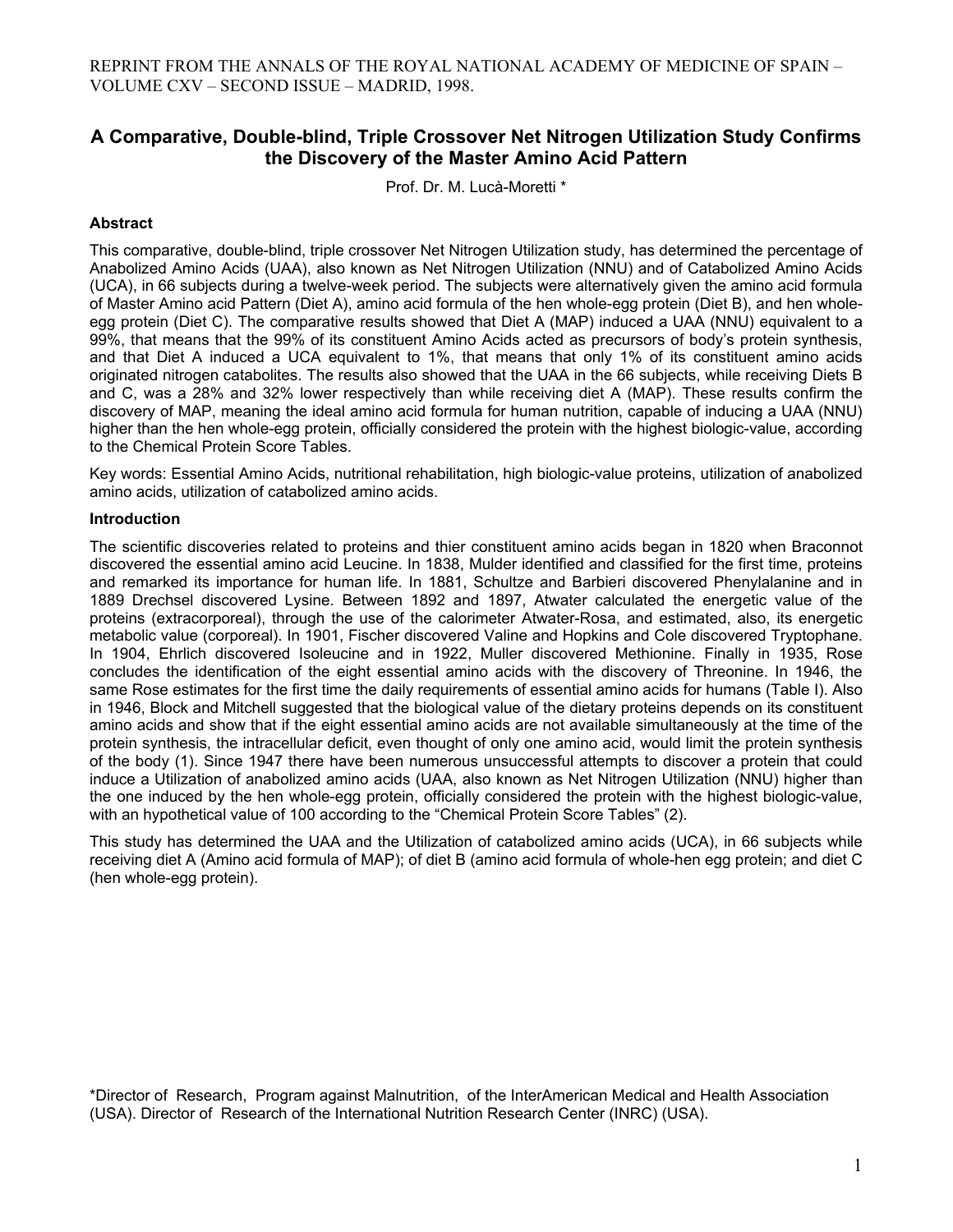| <b>Amino Acid</b> | <b>Minimum Amount</b> | Recommended<br>Amount |
|-------------------|-----------------------|-----------------------|
| <b>Isoleucine</b> | 0.70                  | 1.40                  |
| Leucine           | 1.10                  | 2.20                  |
| Lysine            | 0.80                  | 1.60                  |
| Methionine        | 1.10                  | 2.20                  |
| Phenylalanine     | 1.10                  | 2.20                  |
| Threonine         | 0.50                  | 1.00                  |
| Tryptophane       | 0.25                  | 0.50                  |
| Valine            | 0.80                  | 1.60                  |
| <b>TOTAL</b>      | 6.35g                 | 12.70 g               |

Table I. Daily Requirement of Amino Acids, W. Rose (1946)

# **Study population**

The study population comprised 66 healthy subjects, 33 men and 33 women, with a mean age of 27.0 years (SD = 3.4) (range 22-34). The subjects were selected if they satisfied all inclusion and none of the exclusion criteria.

- Inclusion criteria were: (a) good health, (b) age between 21 and 40 years, (c) either male or female subjects.
- Exclusion criteria were: (a) Being underweight. (b) Pregnancy or lactation, (c) Current disease, which could alter the N balance, (d) phenylketonuria.

All 66 subjects provided informed consent to participated in the study. The 33 men and 33 women selected were randomly integrated according to sex and number into 3 matched groups of 11 men and 11 women, identified as group 1, 2 and 3. The ages, heights and ideal weights are shown in Table II. Table III shows the characteristics of all 66 subjects.

| Group | Characteristics   | Mean  | <b>SD</b> | Range         |
|-------|-------------------|-------|-----------|---------------|
|       | Age (years)       | 27.1  | 3.9       | $22 - 32$     |
|       | Height (cm)       | 164.3 | 6.4       | $152 - 176$   |
|       | Ideal Weight (Kg) | 54.9  | 8.4       | $41.5 - 68.5$ |
| 2     | Age (years)       | 27.9  | 3.3       | $22 - 34$     |
|       | Height (cm)       | 162.7 | 7.4       | $150 - 171$   |
|       | Ideal Weight (Kg) | 53.6  | 8.9       | $40.0 - 64.0$ |
| 3     | Age (years)       | 25.9  | 2.8       | $22 - 30$     |
|       | Height (cm)       | 161.8 | 7.6       | $147 - 172$   |
|       | Ideal Weight (Kg) | 52.8  | 9.2       | $37.5 - 65.0$ |

Table II. Subject's Characteristics by Group

SD = Standard Deviation

Table III. Characteristics of the 66 Subjects of the Study

| Characteristics   | Mean  | SD  | Range         |
|-------------------|-------|-----|---------------|
| Age (years)       | 27.0  | 3.4 | $22 - 34$     |
| Height (cm)       | 162.9 | 7.1 | 147 – 176     |
| Ideal Weight (Kg) | 53.8  | 8.7 | $37.5 - 68.5$ |

SD = Standard Deviation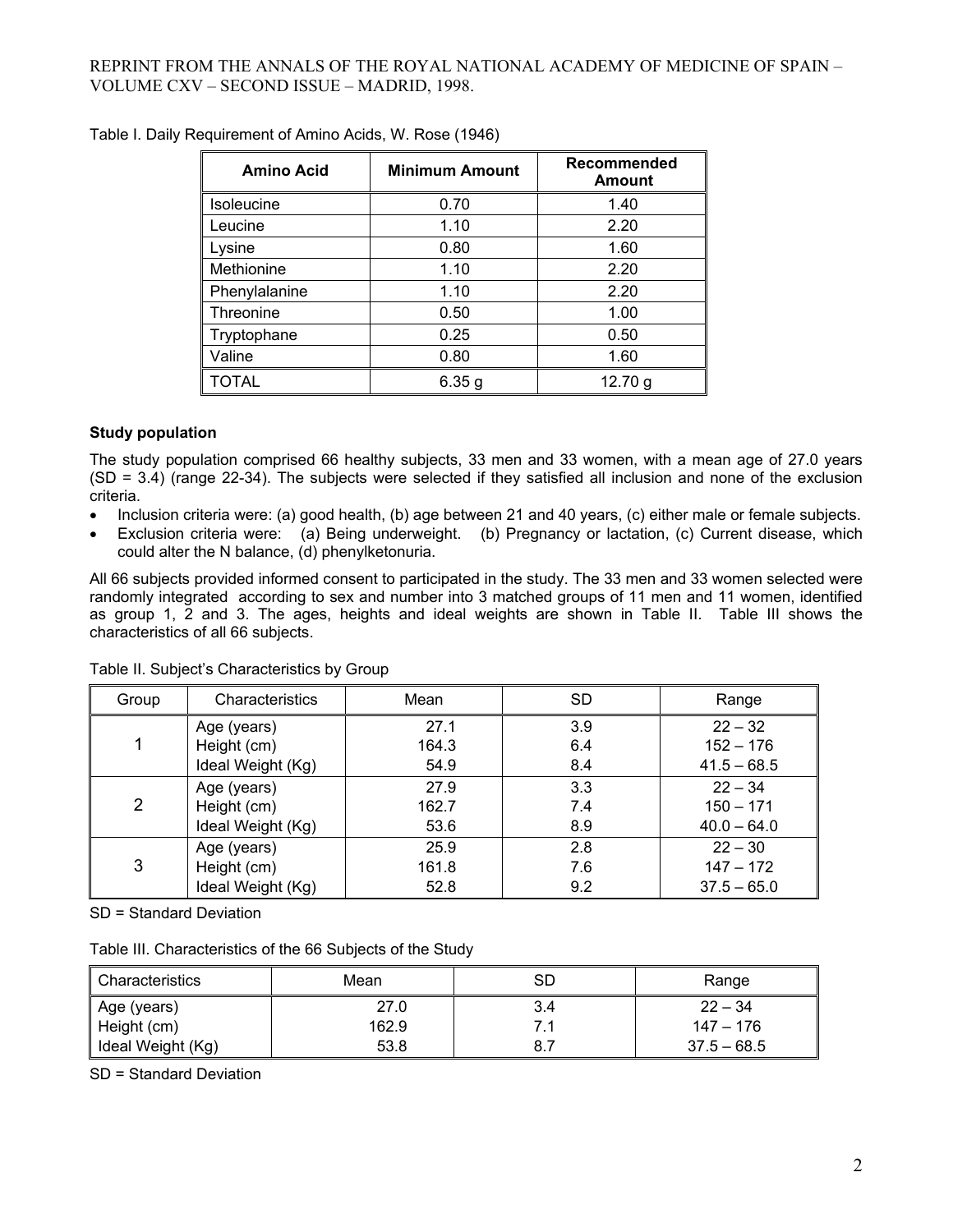# **Study** Design and Diet Definition

The study was carried out during a 114-day-period in double-blind conditions, using a triple crossover technique (3). This technique allowed each subject to receive as an N source, diets A, B and C in different sequences. The study was divided into the following two phases:

- a) The preliminary phase was conducted during a 30-day period, to equalize and stabilize subjects' protein and energy metabolism, thus avoiding metabolism differences that could affect their N balance. To achieve this, the 66 subjects received the Metabolism Equalizing & Stabilizing Diet (MESD) before giving diets A, B and C (Table IV).
- b) The main phase was conducted during three consecutive four-week periods (84 days), at which time the subjects' N balances were assessed to determine their UAA y la UCA during diets A, B and C.

Group 1, 2 and 3 received diets A, B and C following the obligatory sequence (Table IV).

| <b>Diet</b>             | <b>Period</b> | Group 1     | Group 2     | Group 3     |
|-------------------------|---------------|-------------|-------------|-------------|
| <b>Preliminary Diet</b> | 30 days       | <b>MESD</b> | <b>MESD</b> | <b>MESD</b> |
| First Diet              | 28 days       |             |             |             |
| Second Diet             | 28 days       |             | ັ           |             |
| <b>Third Diet</b>       | 28 days       |             |             |             |

Table IV. Sequence of Diets by Group and Period

MESD = Metabolism Equalizing & Stabilizing Diet.

Diets A, B and C consisted in identical composition of equal amount of protein or amino acids, carbohydrates, fats, vitamins, minerals and trace elements, and had the following characteristics:

a) Diet A provided each subject an amino acid intake of 0.4 g/kg per day (equivalent to 64 mg/kg per day of N) through the amino acid formula of MAP (Table V), plus an energy intake of 50 kcal/kg per day, through essentially protein-free carbohydrates and fats (Table VI).

Table V. Amino Acid Formula of the Master Amino Acid Pattern (g)

| L-Isoleucine    | 1.483  |
|-----------------|--------|
| L-Leucine       | 1.964  |
| L-Lysine        | 1.111  |
| L-Valine        | 1.657  |
| L-Methionine    | 1.429  |
| L-Phenylalanine | 0.699  |
| L-Threonine     | 1.289  |
| L-Tryptophane   | 0.368  |
| Total           | 10.000 |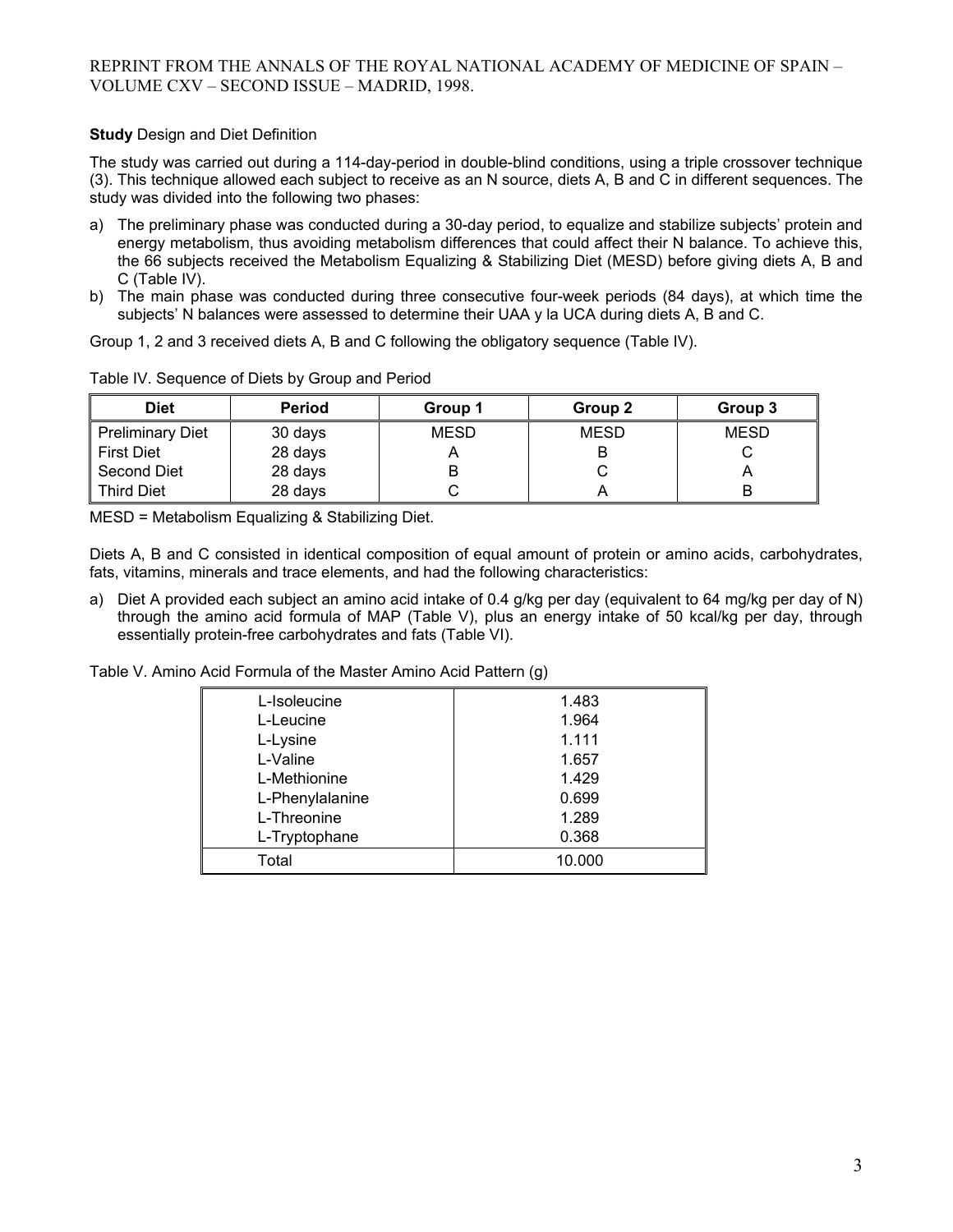| Food            | Protein (g) x 100 g | Energy (kcal) x 100 g |
|-----------------|---------------------|-----------------------|
| Sugar           | 0.0                 | 384                   |
| Corn oil        | 0.0                 | 884                   |
| Apricot         | 0.8                 | 57                    |
| Pineapple       | 0.4                 | 52                    |
| Peach           | 0.8                 | 52                    |
| Strawberry      | 0.8                 | 36                    |
| Annona          | 0.4                 | 52                    |
| Tangerine       | 0.7                 | 43                    |
| Mango           | 0.5                 | 59                    |
| Apple           | 0.3                 | 58                    |
| Cantaloupe      | 0.5                 | 25                    |
| Orange          | 0.7                 | 50                    |
| Medlar          | 0.2                 | 44                    |
| Papaya          | 0.5                 | 32                    |
| Pear            | 0.3                 | 56                    |
| Watermelon      | 0.5                 | 22                    |
| Celery          | 0.8                 | 19                    |
| Eggplant        | 1.0                 | 27                    |
| Zucchini        | 0.5                 | 14                    |
| Lettuce         | 1.0                 | 13                    |
| Cucumber        | 0.7                 | 15                    |
| Tomato (mature) | 0.8                 | 21                    |
| Manioc          | 1.0                 | 132                   |
| Carrot          | 0.8                 | 41                    |

Table VI. Essentially Protein-free Carbohydrate and Fat Foods

- b) Diet B provided each subject an amino acid intake of 0,4 g/kg per day (equivalent to 64 mg/kg per day of N) through the amino acid formula of the hen whole-egg protein (4), plus an energy intake of 50 kcal/kg per day, through essentially protein-free carbohydrates and fats. (Table VI).
- c) Diet C provided each subject an amino acid intake of 0,4 g/kg per day (equivalent to 64 mg/kg per day of N) through hen whole-egg protein (5), plus an energy intake of 50 kcal/kg per day, through essentially proteinfree carbohydrates and fats (Table VI).

The MESD, A, B y C diets were supplemented with vitamins and minerals in accordance with the U.S. recommended daily allowance (RDA).

# **Methods:**

#### **Determining daily protein requirements**

The daily protein requirement of each subject was determined subtracting a factor of 100 from the subject's height in cm., then multiplying the result for a factor of 0.9 (men) or 0.8 (women) in accordance with the subject's sex. The following formulas were applied:

#### **Men's daily protein requirement = [( H -100 ) x 0.9 ] g**

#### **Women's daily protein requirement = [( H -100 ) x 0.8 ] g**

The result was rounded off to the nearest 0.5 g.

#### **Determining Weight**

The subjects' weight in kg was determined daily in the early morning before breakfast, after the subjects' evacuation and urination. The result was rounded off to the nearest 100 g.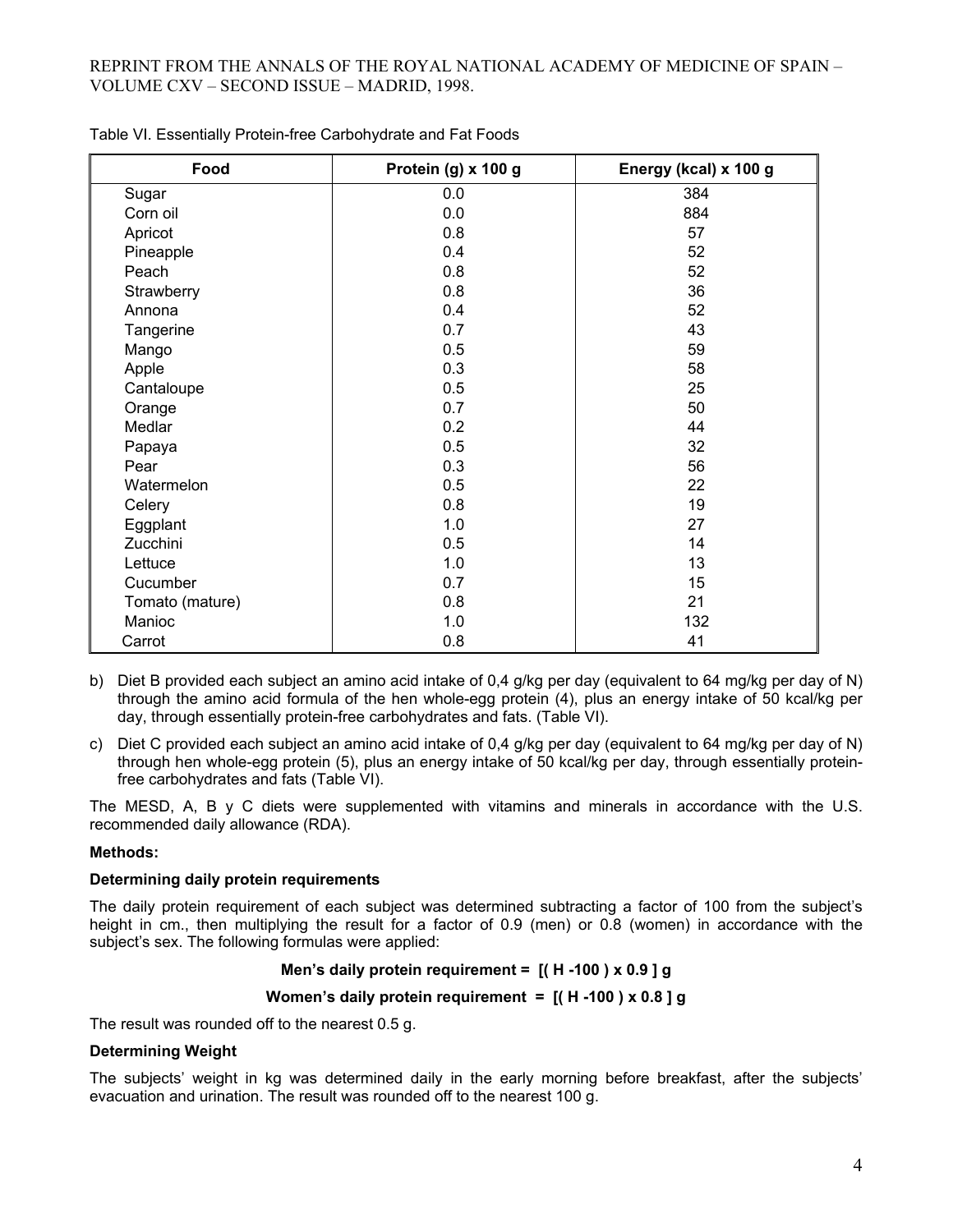# **Determining N Balance**

To determine the UAA and the UCA of each one of the 66 subjects while given the diets A, B y C, it has been utilized the N balance methodology, which has being the fundamental analytical technique for nutrition studies during the last 150 years (6,7). The following formulas were applied:

**B = I - O** 

**O = (U + F + S)**

**B = I - ( U + F + S )**

where:

 $B = N$  balance;  $I = N$  intake;  $O = N$  Output;  $U = N$  loss in urine;  $F = N$  loss in feces;  $S = N$  dermal losses.

N balance represents the difference between the Intake (I) and output (O) of N. The N balance could be positive  $(1 > 0)$ , when the N intake is higher than its output (N retention), as in active growth and during pregnancy; it could be negative (I < O), when N intake is less than its output (N loss), as it could occur while an inadequate protein intake or an excessive catabolism; or it could be in equilibrium  $(I = O)$ , when the difference between the N intake and its output is equal to zero (neither retention nor loss of N), as it happen while an adequate protein intake.

Due to the fact that the methodology of the nitrogen balance is valid only when it is carried out in a accurate manner (8,9), the following precautions were taken during the study:

- a) To avoid or to reduce to a minimum the possible differences in the retention of N, caused by a determined dietetic sequence, it was utilized the triple crossover technique (3), considering the fact that the N retention increases after a negative nitrogen balance (10). This fact allowed that each subject received as an N source, the same three diets in different sequences.
- b) To avoid error common to the energetic intake, which could influence upon the nitrogen balance (11-13) and having into consideration than carbohydrates have a protein saving effect (5), the diets MESD, A, B and C gave each subject a constant energy intake, equivalent to 50 kcal/kg per day during the whole period of the study.
- c) To achieve an energy intake equivalent to the fat and carbohydrates contained in the hen egg (14) (diet C), it was added 0,9 g of fat and 0,07 g of carbohydrates per each gram of MAP (diet A) and for each gram of the amino acid formula of the hen egg protein (diet B).
- d) To avoid errors in the N intake which could influence upon the N balance, the carbohydrates and fat of the diets MESD, A, B and C where chosen from a list of essentially protein-free foods. (Table VI).
- e) To avoid an excessive N intake in mg/kg per day, which could influence upon the N balance (15), the protein requirements were calculated according to the ideal weight of each subject.
- f) To avoid an overvaluation of the N intake, due to an incomplete ingestion of the diet MESD, A, B y C, the total consumption of each designated portion was reached.
- g) In order to maintain the double-blind condition of the study, the diets A, B and C were given with the same fruit shake from foods selected from Table VI.
- h) To avoid a possible error of interpretation, the N daily output of each subject, which usually it is not lineal, was averaged during a four-week period corresponding to each diet.

# **Determining UAA and UCA**

The UAA and the UCA of an specific protein can be determined through the N balance in a subject while that particular protein is given. To better understand UAA and UCA are, in relation to an specific protein, it is necessary to analyze the following:

When a protein is digested, namely, it is enzimatically hydrolyzed during the digestive tract, the protein releases its constituent amino acids, which after their absorption in the small intestine, they can follow one of the following two metabolic pathways: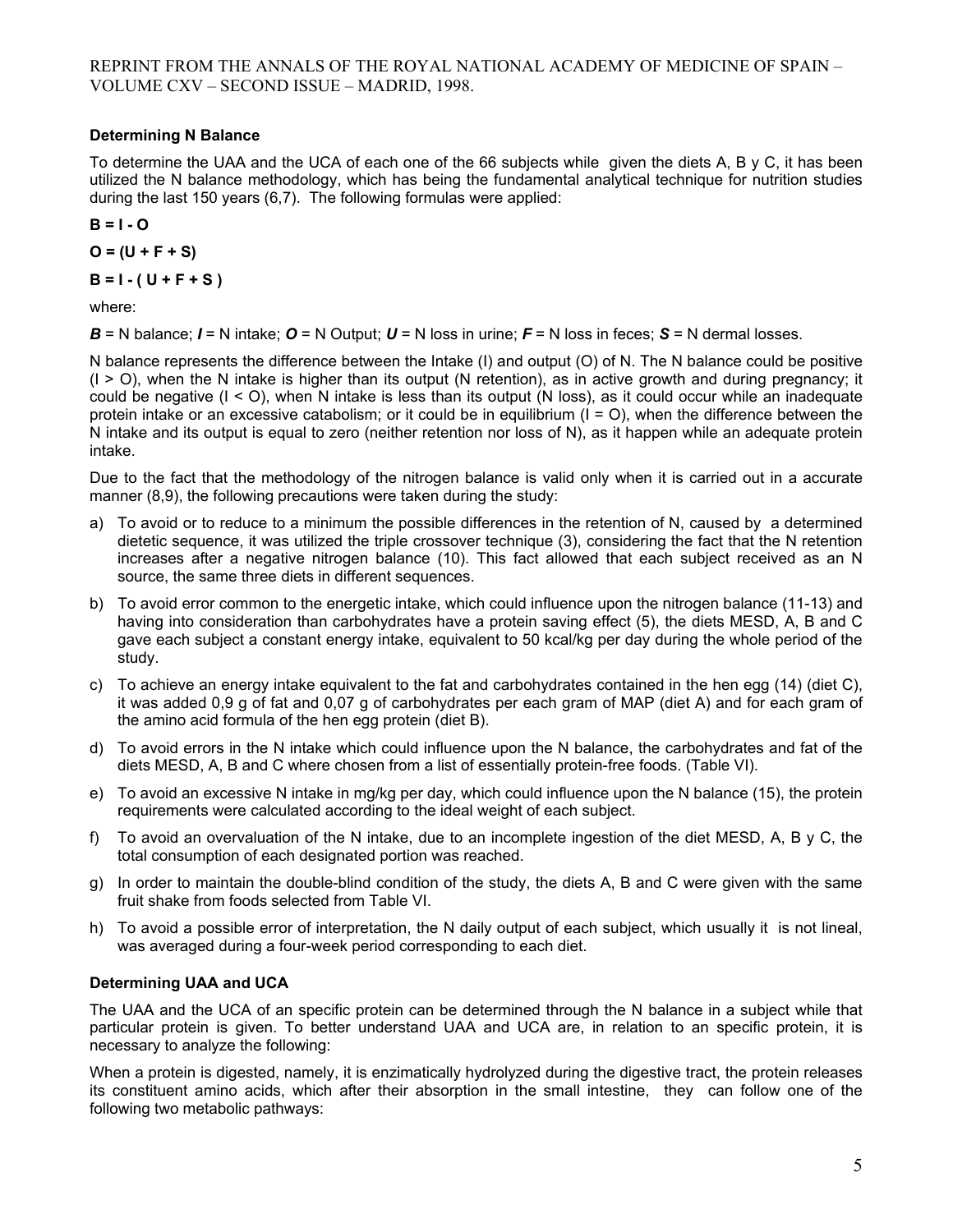- **a) Anabolic pathway**, in which the amino acids act as precursors of body protein synthesis (primary function of amino acids) without providing either energy nor nitrogen catabolites.
- **b) Catabolic pathway**, in which the amino acids are deaminated, which means that their amino groups (NH2) are separated from their carboxylic groups (COOH) providing energy and originating energy and nitrogen catabolites (secondary function of amino acids).

Therefore, the percentage of Amino Acids Utilization (AU) of a specific protein, is equal to the sum of its UAA + UCA, according to the following equation:

#### **AU = ( UAA + UCA ) %**

Thus, the UAA corresponds to the percentage of the constituent amino acids of a specific protein that follow the anabolic pathway, while the UCA corresponds to the percentage of its constituent amino acids that follow the catabolic pathway.

Consequently, the higher the percentage of UAA of a specific protein, the lesser it would be its energetic supply, and, lesser the percentage of nitrogen catabolites that this would originate. On the contrary, the higher the percentage of UCA of a specific protein, the higher it would be its energetic supply, and higher the percentage of nitrogen catabolites that this would originate.

In order, to determine the UAA, in each of the 66 subjects, during diets A, B and C, it was taken into consideration that:

- a) When the nitrogen balance is negative  $(I < O)$ , or it is in equilibrium  $(I = O)$ , the UAA can be calculated,
- b) When the nitrogen balance is positive  $(I > 0)$ , the UAA can not be calculated;

**In order to determine the percentage of UAA and UCA, the following procedure was applied:** 

**Knowing the negative nitrogen balance (mg/kg/day) corresponding to each subject, its percentage was determined, utilizing the following equation:** 

> **Nitrogen Balance (%) = ( I - O ) mg/kg/day x 100 I mg/kg/day**

**Knowing the negative nitrogen balance percentage corresponding to each subject, the UAA was determined utilizing the following equation:** 

$$
UAA = 100 + (nitrogen balance %)
$$

**Knowing the percentage of UAA, corresponding to each subject, the UCA percentage was determined utilizing the following equation:** 

$$
UCA = 100 - UAA %
$$

# **Determining N intake**

To determine the N intake, the following formula was applied:

# **Quantity of dietary proteins = Quantity of dietary N x 6.25**

In which the utilization of 6.25 implies that the mean N content of a dietary protein is equivalent to 16%.

# **Determining N output**

The urine (U) and the feces (F) of each subject were collected daily during the four-week period corresponding to each diet, to determine its N content through the analytic method of Kjeldahl (17). To avoid error in the calculation of the N output, an enema was given to each subject, before and after the MESD, A, B and C diets. Due to the fact that the measurement of the direct N output through the skin and other minor paths (S), is not a common procedure, such output was calculated in each subject with the help of a constant, utilizing the following formula:

**S = 5 mg x weight (actual) of the subject (kg) x day**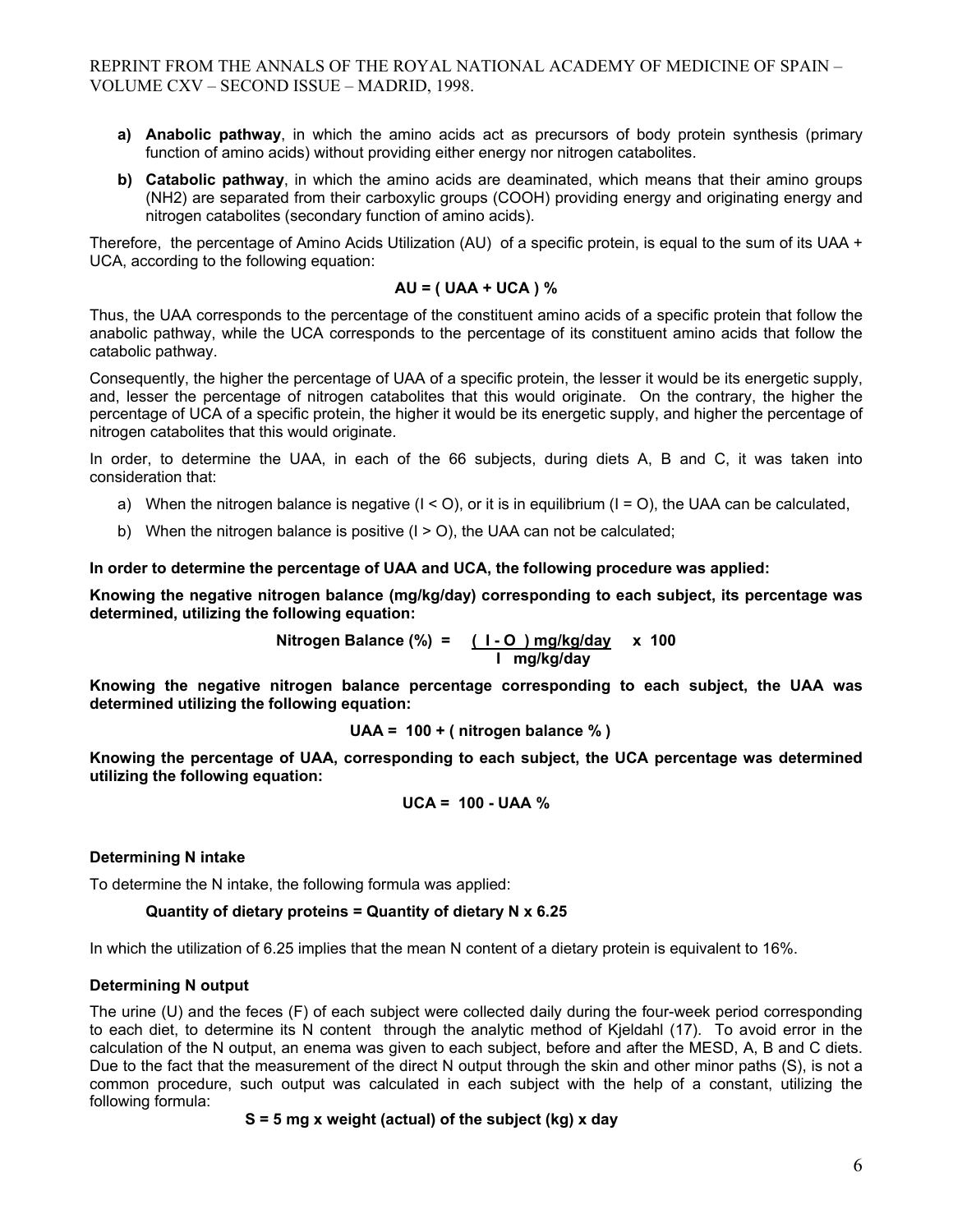# **Determining loss of lean tissue**

The loss of lean tissue in each subject was determined multiplying the N loss of each subject by the 6.25 and then by the 5 factor. The following formula was applied:

#### **Lean tissue = (N x 6.25 x 5)g**

Considering that the N content of the different body proteins are equivalent to a 16%, the loss of 1 g of N represents a loss of 6.25 g of body protein. The intracellular protein is found in the lean tissue, in a aqueous solution in a concentration of 20 to 25%, therefore, for each 5 g of hydrated lean tissue, there is 1 g of protein. Consequently, the elimination of 1 g of N represents a loss of 31.25 g of lean tissue.

# **Data Analysis**

Data were analyzed using the analysis of variance (ANOVA), followed by the Student-Newman-Keuls test.

# **Results:**

# **Nitrogen Balance**

Table VII summarizes the N balance results of the subjects by group, while receiving diets A, B and C. Table VIII shows the results of the N balance of the 66 subjects while receiving such diets.

|                |             |        | <b>N</b> Output |         | N Balance |  |
|----------------|-------------|--------|-----------------|---------|-----------|--|
| Group          | <b>Diet</b> | Mean   | <b>SD</b>       | Mean    | <b>SD</b> |  |
|                | A           | 63.996 | 0.001           | 0.003   | 0.001     |  |
|                | B           | 82.5   | 0.2             | $-18.5$ | 0.2       |  |
|                | C           | 85.3   | 0.3             | $-21.3$ | 0.3       |  |
|                | B           | 81.6   | 0.3             | $-17.6$ | 0.3       |  |
| $\overline{2}$ | C           | 84.3   | 0.3             | $-20.3$ | 0.3       |  |
|                | A           | 63.997 | 0.001           | 0.003   | 0.001     |  |
|                | C           | 84.5   | 0.2             | $-20.5$ | 0.2       |  |
| 3              | Α           | 63.997 | 0.001           | 0.003   | 0.001     |  |
|                | B           | 81.9   | 0.2             | $-17.9$ | 0.2       |  |

Table VII. Nitrogen Balance (mg/kg per day) Results by Group and Diet

 $N =$  nitrogen; SD = Standard Deviation; N Balance = N intake  $- N$  Output.

The comparison of the mean and output differences within groups 1, 2 and 3 between diets A, B and C was statistically significant (P < 0.001). The comparison of the mean and output differences by each diet (A, B and C), between groups, had a high statistical significance ( $P \le 0.001$ ) for diets B and C in each case, while having a lower or no statistical significance for diet A (MAP).

# **Effectiveness**

Each subject belonging to groups 1, 2 and 3, while receiving MAP (diet A), showed the lowest N output and a UAA significantly higher ( $P \le 0.001$ ). Also while given diet A, each one of the subjects of such groups kept a nitrogen balance in equilibrium (Table VII y VIII).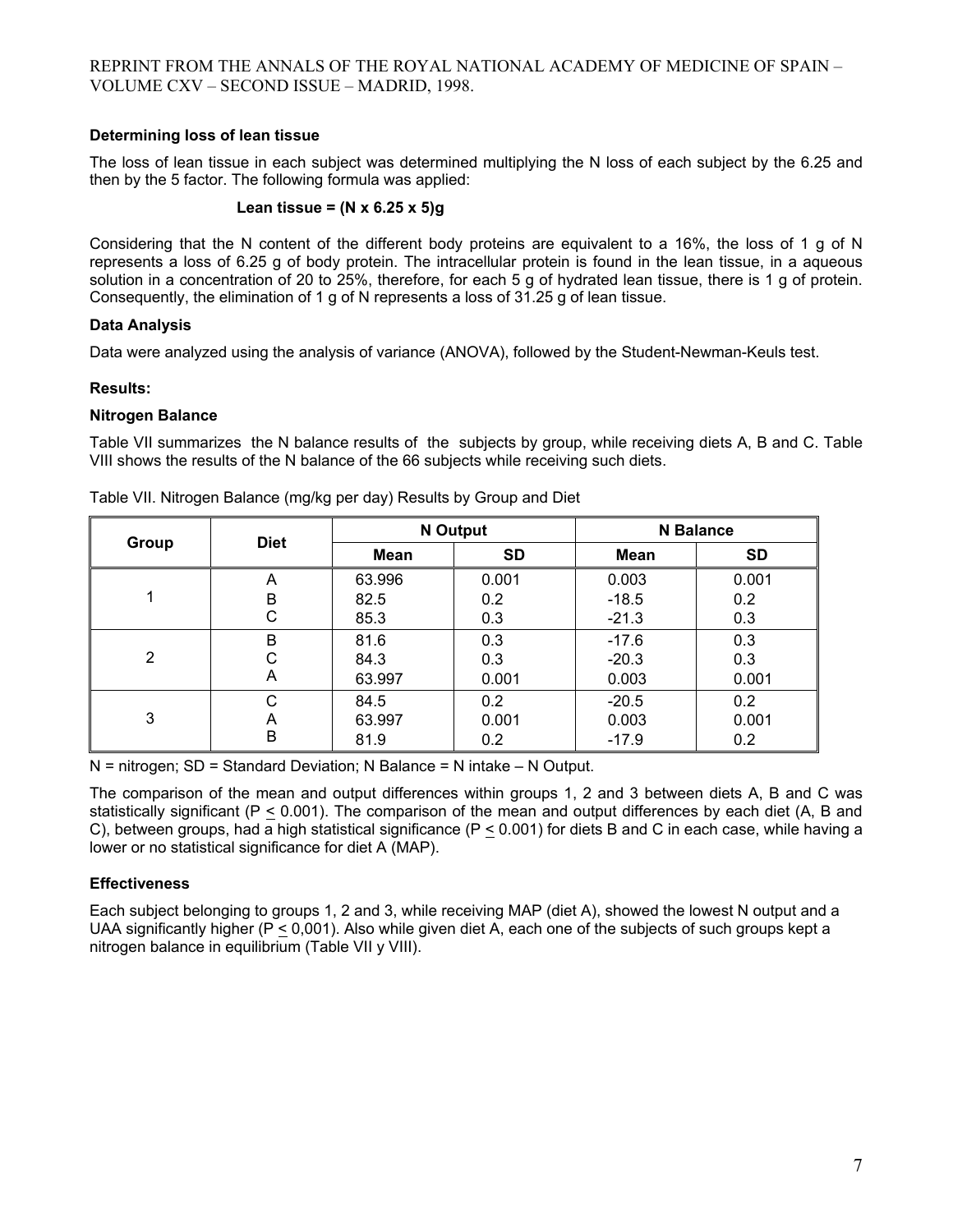| <b>Diet</b> | N | <b>Mean</b> | <b>SD</b> |
|-------------|---|-------------|-----------|
|             |   | 64          |           |
| A           |   | 63.997      | 0.001     |
|             | B | 0.003       | 0.001     |
|             |   | 64          |           |
| B           |   | 82.0        | 0.4       |
|             | B | $-18.0$     | 0.4       |
|             |   | 64          |           |
| $\Omega$    |   | 84.7        | 0.5       |
|             | B | $-20.7$     | 0.5       |

Table VIII. Nitrogen Balance (mg/kg per day) by Diet of all 66 Subjects

 $N =$  nitrogen;  $I = N$  intake;  $O = N$  Output;  $B = N$  Balance.

The variance related to the mean N output of the subjects while receiving diet A (MAP) points out extremely low and constant (SD =  $0.001$ ), this indicate a high UAA during diet A (MAP) in comparison with diets B and C.

#### **Safety and Tolerance**

While receiving diet A (MAP) none of the 66 subjects reported any side effects and none showed adverse effects on blood parameters.

#### **Discussion**

Historically, recommendations for protein intake have been based in the involuntary daily loss of N that result from the catabolism of the body proteins, should be replaced with an equivalent amount of N (proteic), through the ingestion of dietary proteins (18). The 66 subjects of the study maintained a N balance in equilibrium, while receiving 0,4 g/kg per day, of the amino acid formula of MAP (Diet A), equivalent to 64 mg/kg per day of N per subject. The attainment of a nitrogen balance in equilibrium does not itself permit the conclusion that 0,4 g/kg per day of the amino acid formula of MAP (diet A), was nutritionally adequate, this is due to the fact that a nitrogen balance in equilibrium could also be obtained through a decrease of the body protein *turnover* (19, 20). The results of this study have demonstrated that even though diets A, B and C gave each subject the same N intake per kg/day, and the same energy intake, the 66 subjects obtained:

- a) A UAA equivalent to 99%, while receiving diet A (MAP) (Table IX) in addition to a nitrogen balance in *equilibrium;*
- b) A UAA 28% lower, compared to diet A (MAP), while receiving diet B, in addition to a *negative* nitrogen balance equivalent to a mean N loss of 18.0 mg/kg/day (SD = 0.4) (Table IX). This means a lean tissue loss of 562.5 mg/kg/day.
- c) A UAA 32% lower, compared to diet A (MAP), while receiving diet C, in addition to a *negative* nitrogen balance with a mean N loss of 20.7 mg/kg/day (SD = 0.4) (Table IX). This means a lean tissue loss of 646.8 mg/kg/day.

| <b>Diet</b> | <b>UAA (%)</b> | <b>Negative Nitrogen Balance</b><br>(%) |
|-------------|----------------|-----------------------------------------|
|             | 99             |                                         |
|             |                | 28                                      |
|             | 68             | າາ                                      |

Table IX. Utilization of Anabolized Amino Acids (UAA) by Diet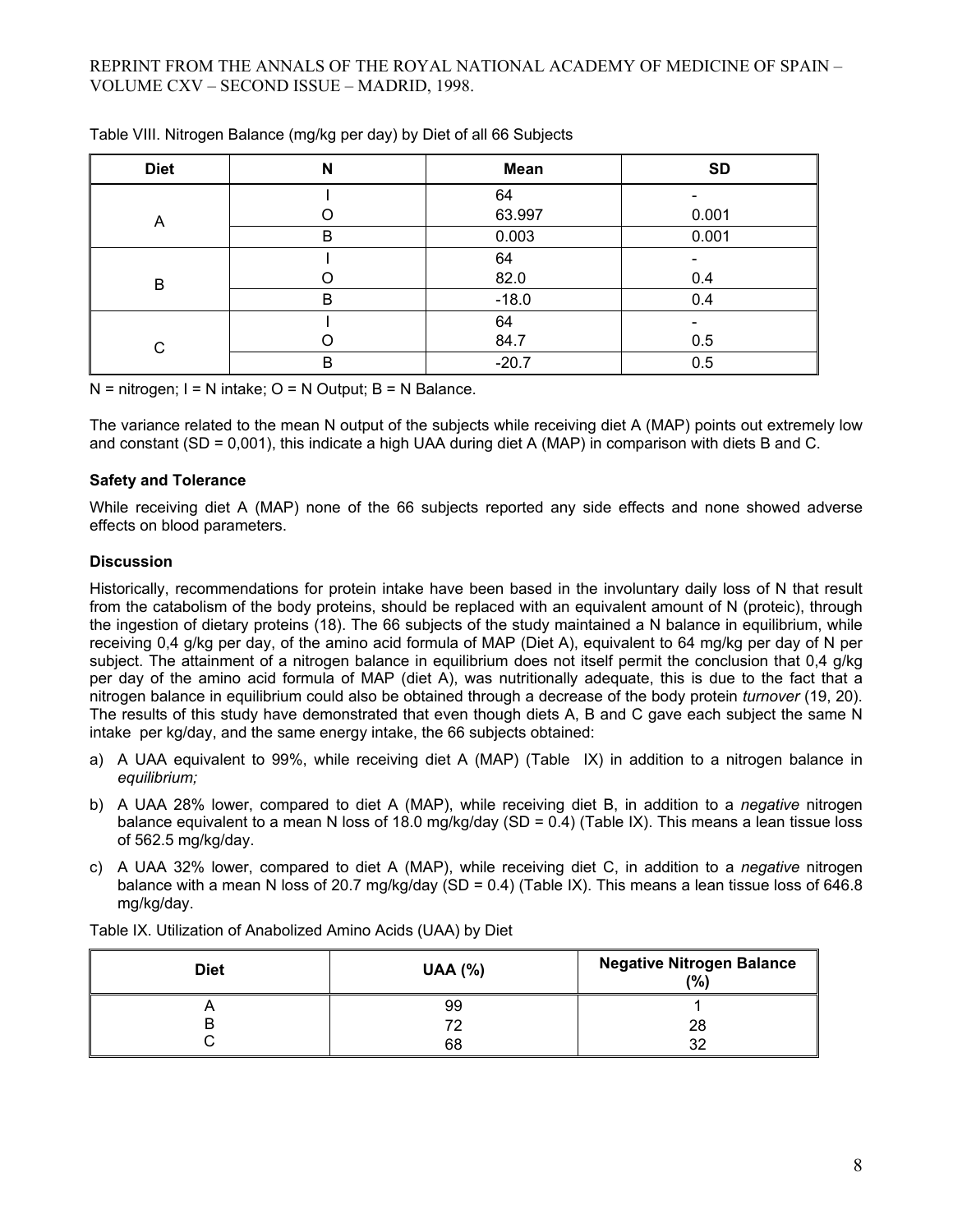# **Conclusion**

The comparative results of this double-blind and triple crossover study, have confirmed the discovery of the Master Amino acid Pattern (MAP), meaning the ideal amino acids formula for human nutrition, the only one capable of inducing a UAA, namely a Net Nitrogen Utilization (NNU) equivalent to 99%, which means that the 99% of its constituent amino acids acted as precursors of the body's protein synthesis. This UAA (NNU) is higher than that of any known dietary protein, even the hen whole-egg protein, until now officially considered the highest biologic-value protein. The comparative results have shown that MAP generated a UCA equivalent to 1%, this means that only 1% of its constituent amino acids generated energy and nitrogen catabolites. This UCA is the lowest compared to that of any known dietary protein. As a result, MAP provides only 0.04 Kcal per gram.

Due to such characteristics, the utilization of MAP could be highly beneficial in the dietary treatment of patients with:

- a) Protein-Energy Malnutrition (PEM);
- b) Anorexia;
- c) Bulimia;
- d) Renal insufficiency;
- e) Hepatic insufficiency;
- f) Anemia due to an insufficient erythropoiesis;
- g) Lack of appetite;
- h) Vomit;
- i) Uncontrollable diarrhea;
- j) Excessive catabolism;
- k) Obesity.

It can also be concluded, that the discovery of MAP allows to calculate, for the first time, the specific UAA (NNU) and UCA of each nutritional protein, in an accurate and specific manner (with an error margin lower than 1%).

#### **References**

- (1) Block RJ, Mitchell HH. The correlation of the amino-acid composition of protein with their nutritive value. Nutr. Abstr. Rev. 1946; 16:249-278.
- (2) WHO/FAO/UNU Report. Energy and Protein Requirements, Genève, Switzerland; WHO Technical Report Series, 1965; 301;48.
- (3) Cochran WG. Experimental Designs. New York, NY: John Wiley and sons: 1957; 130.
- (4) Orr ML. Watt BK. Amino Acid Content of Foods. US Department of Agriculture, 1957.
- (5) INCAP-ICNND Report. Composition of Foods. Interdepartamental Committee on Nutrition for National Defense, National Institutes of Health, Bethesda, Maryland, USA, 1961.
- (6) Peters JP, Van Slyke DD. Quantitative Clinical Chemistry Interpretations. Vol. 1, 2a ed. Baltimore, Md: Williams & Wilkins; 1946.
- (7) Munro HN. Carbohydrate and fat as factors in protein utilization and metabolism. Physiol. Rev. 1951; 31: 449-488.
- (8) Sukhatme PV, Margen S. Models for protein deficiency. Am J. Clin. Nutr. 1978; 31:1237-1256.
- (9) Oddoye EA, Margen S. Nitrogen balance studies in humans: long term effect of high nitrogen intake on nitrogen accretion. J. Nutr. 1979; 109:363-377.
- (10) Lusk G. The physiological effect of undernutrition. Physiol. Rev. 1921; 1:523-552.
- (11) Felig P. Inter-organ amino acid exchange. En: Waterlow JC, Stephen JML. Eds Nitrogen Metabolism in Man. London, England: London Applied Science Publishers, 1981; 45-62.